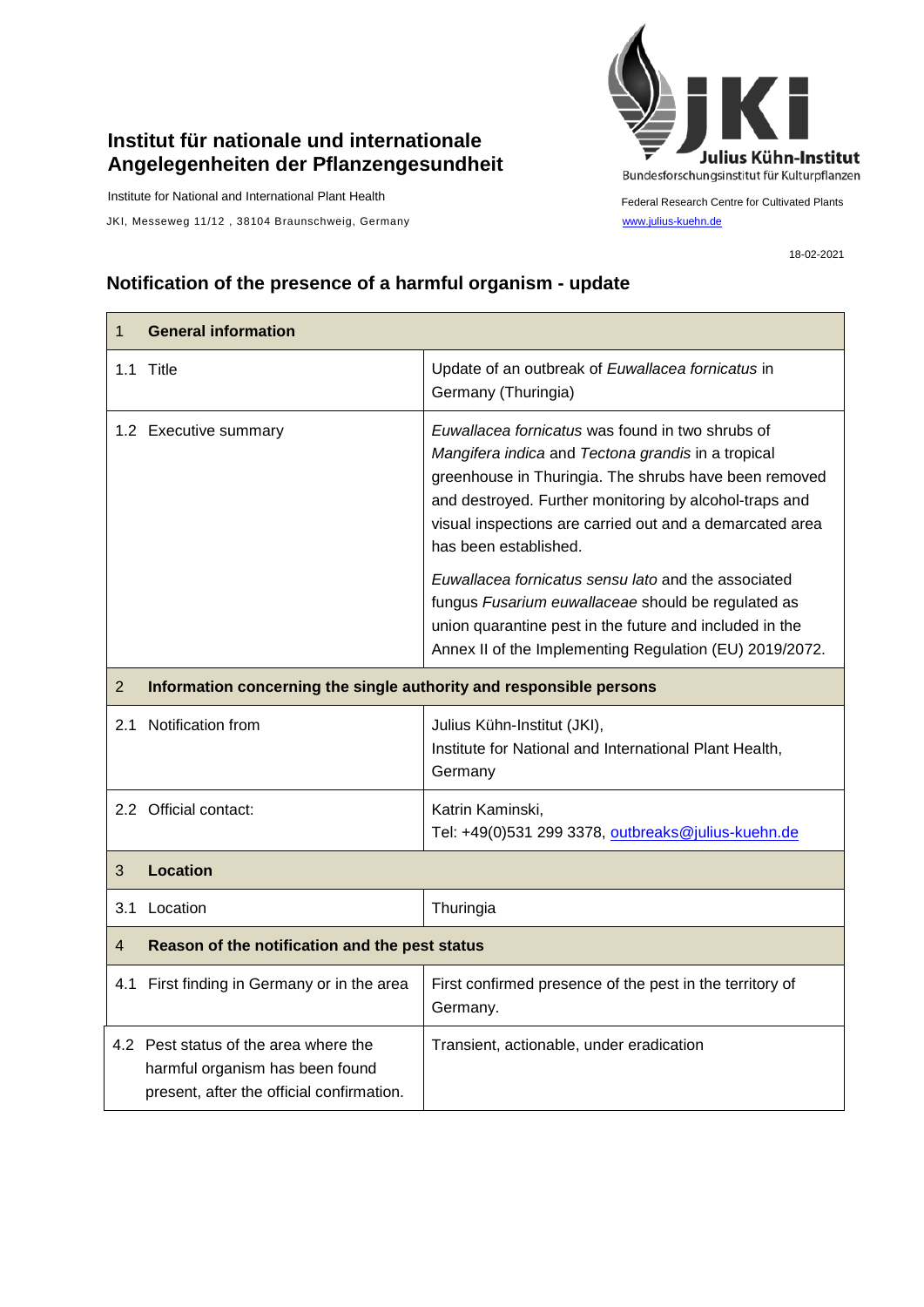|         | 4.3 Pest status in Germany before the<br>official confirmation of the presence, or<br>suspected presence, of the harmful<br>organism. | Absent, no pest records                                                                                                                                                                                                                              |  |
|---------|---------------------------------------------------------------------------------------------------------------------------------------|------------------------------------------------------------------------------------------------------------------------------------------------------------------------------------------------------------------------------------------------------|--|
|         | 4.4 Pest status in Germany after the<br>official confirmation of the presence of<br>the harmful organism.                             | Transient, actionable, under eradication                                                                                                                                                                                                             |  |
| 5       | Finding, sampling, testing and confirmation of the harmful organism                                                                   |                                                                                                                                                                                                                                                      |  |
| 5.1     | How the presence or appearance of<br>the harmful organism was found.                                                                  | Phytosanitary inspection of any type.                                                                                                                                                                                                                |  |
|         | 5.2 Date of finding:                                                                                                                  | 19-01-2021                                                                                                                                                                                                                                           |  |
|         | 5.3 Sampling for laboratory analysis.                                                                                                 | Date of sampling: 04-01-2021                                                                                                                                                                                                                         |  |
|         | 5.4 Name and address of the Laboratory                                                                                                | Thüringer Landesamt für Landwirtschaft und Ländlichen<br>Raum - Referat 23 Pflanzenschutz und Saatgut<br>Naumburger Straße 98<br>07743 Jena<br>Germany                                                                                               |  |
| $5.5\,$ | Diagnostic method                                                                                                                     | According to peer reviewed protocols.                                                                                                                                                                                                                |  |
|         | 5.6 Date of official confirmation of the<br>harmful organism's identity.                                                              | 19-01-2021                                                                                                                                                                                                                                           |  |
| 6       | Infested area, and the severity and source of the outbreak in that area                                                               |                                                                                                                                                                                                                                                      |  |
| 6.1     | Characteristics of the infested area<br>and its vicinity.                                                                             | Physically closed conditions: greenhouse<br>Plant already planted, not to be reproduced or moved                                                                                                                                                     |  |
|         | 6.2 Host plants in the infested area and its<br>vicinity                                                                              | Mangifera indica, Tectona grandis                                                                                                                                                                                                                    |  |
|         | 6.3 Infested plant(s), plant product(s) and                                                                                           | Mangifera indica (2 pce)                                                                                                                                                                                                                             |  |
|         | other object(s).                                                                                                                      | Tectona grandis (1 pce)                                                                                                                                                                                                                              |  |
|         | 6.4 Source of the outbreak                                                                                                            | In May 2020, the plants that were found infested were<br>delivered from another Member State. However,<br>numerous plants were rearranged in the tropical<br>greenhouse and therefore the source of the infestation<br>cannot be clearly identified. |  |
| 7       | <b>Official phytosanitary measures</b>                                                                                                |                                                                                                                                                                                                                                                      |  |
| 7.1     | Adoption of official phytosanitary<br>measures.                                                                                       | Official phytosanitary measures have been taken. Those<br>measures are taken inside the demarcated area.                                                                                                                                             |  |